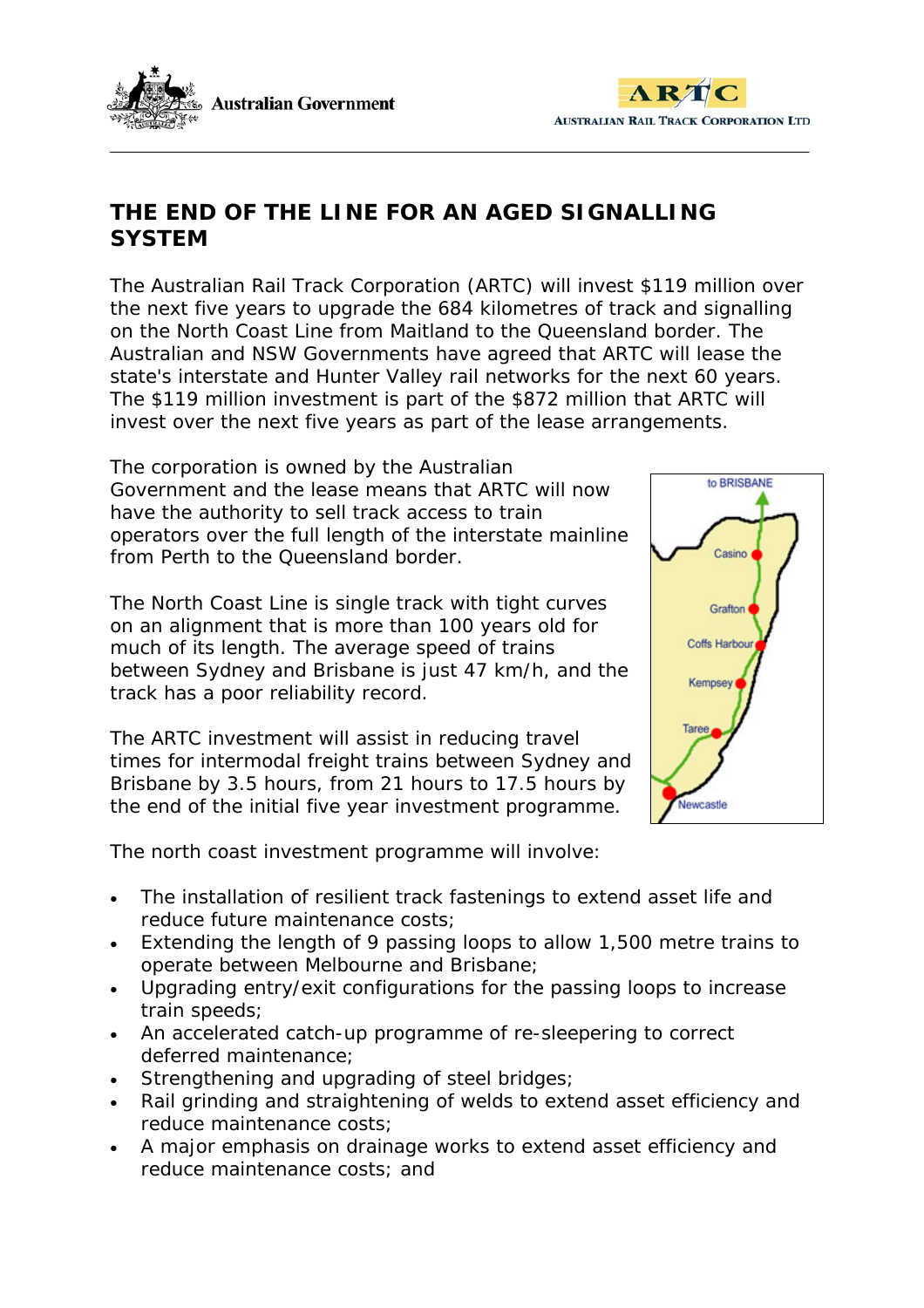• Improvements to the route alignment to increase track speed and reduce transit times on the corridor.

There will be investment in signalling and communications on this corridor totalling \$9.8 million including a \$4.6 million upgrade of the signalling system between Casino and the Queensland border, to replace the electric staff signalling system that has been in place since the 1920s and that requires drivers to stop and reset signals.

By 2010, interstate intermodal rail freight volume on the Sydney to Brisbane corridor is expected to be around 4.8 million tonnes - 30 percent of the intermodal freight market between Sydney and Brisbane. This is the equivalent of 120,000 semi trailers a year, and is an essential part of the Government's plan to address the rapid growth in freight traffic that is forecast over the next twenty years.

## *Specific Works*

### **Maitland to Craven**

- Bridge strengthening to increase axle loads (\$5 million).
- Crossing loops at Telarah, Dungog and Craven will be extended to 1,500 metres (\$6.8 million).
- Upgrading of communications, mainly in years 1 and 2 of the lease (\$0.8 million).

### **Craven to Grafton**

- Upgrading of communications, mainly in years 1 and 2 of the lease (\$2.4 million).
- Crossing loops will be extended to 1500 metres at Berrico, Kerewong, Grafton, Coramba and Melinga (\$11.8 million).
- A major curve-easing between Johns River and Ross Glen to provide improved route alignment, increased track speed and reduced transit times (\$5.1 million).
- Bridge strengthening (\$6.0 million) and re-sleepering and fastenings replacement (\$9.8 million) to increase track strength.
- Re-railing of curves, rail grinding and rail rectification to increase track speeds on curves, and rail grinding to prolong the life of the existing asset and improve the wheel/rail interface, which will reduce maintenance costs. (\$5.9 million).
- Raising entry and exit speeds to crossing loops to 50 km/h (\$1.7 million)

### **Grafton to Casino**

• Bridge refurbishment (\$1.5 million).